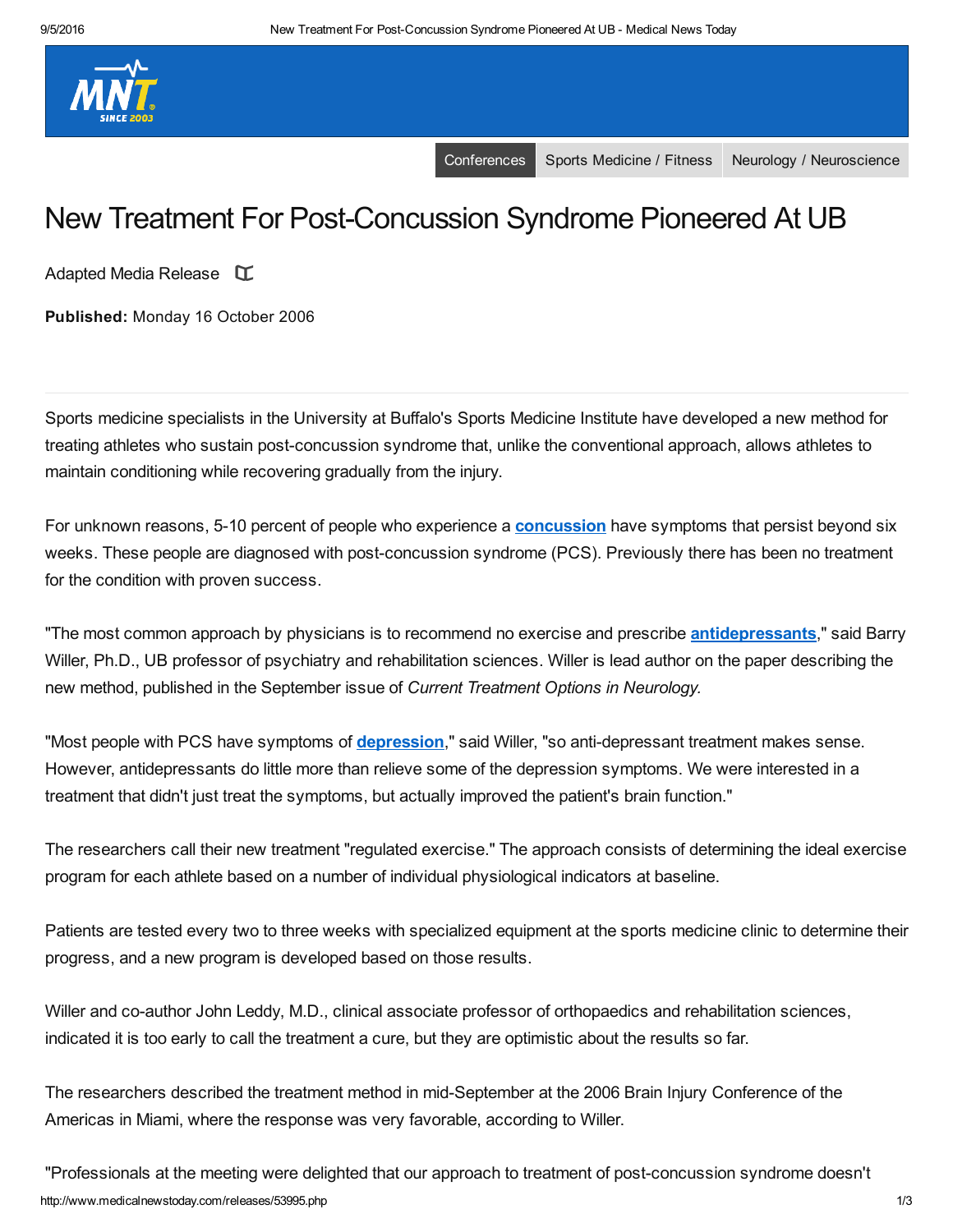#### 9/5/2016 New Treatment For PostConcussion Syndrome Pioneered At UB Medical News Today

involve any medications and is very costefficient. We were surprised to learn that we are among only a few investigators interested in people with symptoms that won't go away.

"There is no other known treatment specifically for PCS, which we define as persistent symptoms of concussion past the time they should have cleared, usually around three weeks," said Willer. "As far as we can determine, there is only one other group in North America that is using regulated exercise as part of the treatment for PCS."

Willer and Leddy have used regulated exercise successfully with people who were as much as six months postconcussion. Their regimen is based on the hypothesis that the regulatory system responsible for maintaining cerebral blood flow, which may be dysfunctional in people with a concussion, can be restored to normal by controlled, graded symptom-free exercise.

"The treatment program is well tolerated by patients" Willer said. "Just being able to exercise often reduces the depressive symptoms. But it's imperative that the patient not go beyond the exercise limits.

"After the first three weeks of regulated exercise, we reassess the patient to see if there has been any change in [physiology.](http://www.medicalnewstoday.com/articles/248791.php) The exercise program then is realigned successively to respond to the changes. In our experience thus far, symptoms disappear within several months for at least some of the patients," he said.

The specialists have worked with a small number of patients to date. They have included a UB soccer player who has returned to play and now is one of the team's leading scorers. Another young athlete was able to return to crosscountry running and attend school full-time.

Willer, Leddy and other UB faculty members will present a half-day seminar on their treatment for concussion and post-concussion syndrome and the science behind it on Oct. 28 from 7:30 a.m. to noon in Butler Auditorium in Farber Hall on UB's South (Main Street) Campus.

The seminar, aimed primarily at physicians, also will be open to the public. Interested persons should contact the UB Office of Continuing Medical Education.

Contact: Lois Baker [University](http://www.buffalo.edu/) at Buffalo

## References

There are no references listed for this article.